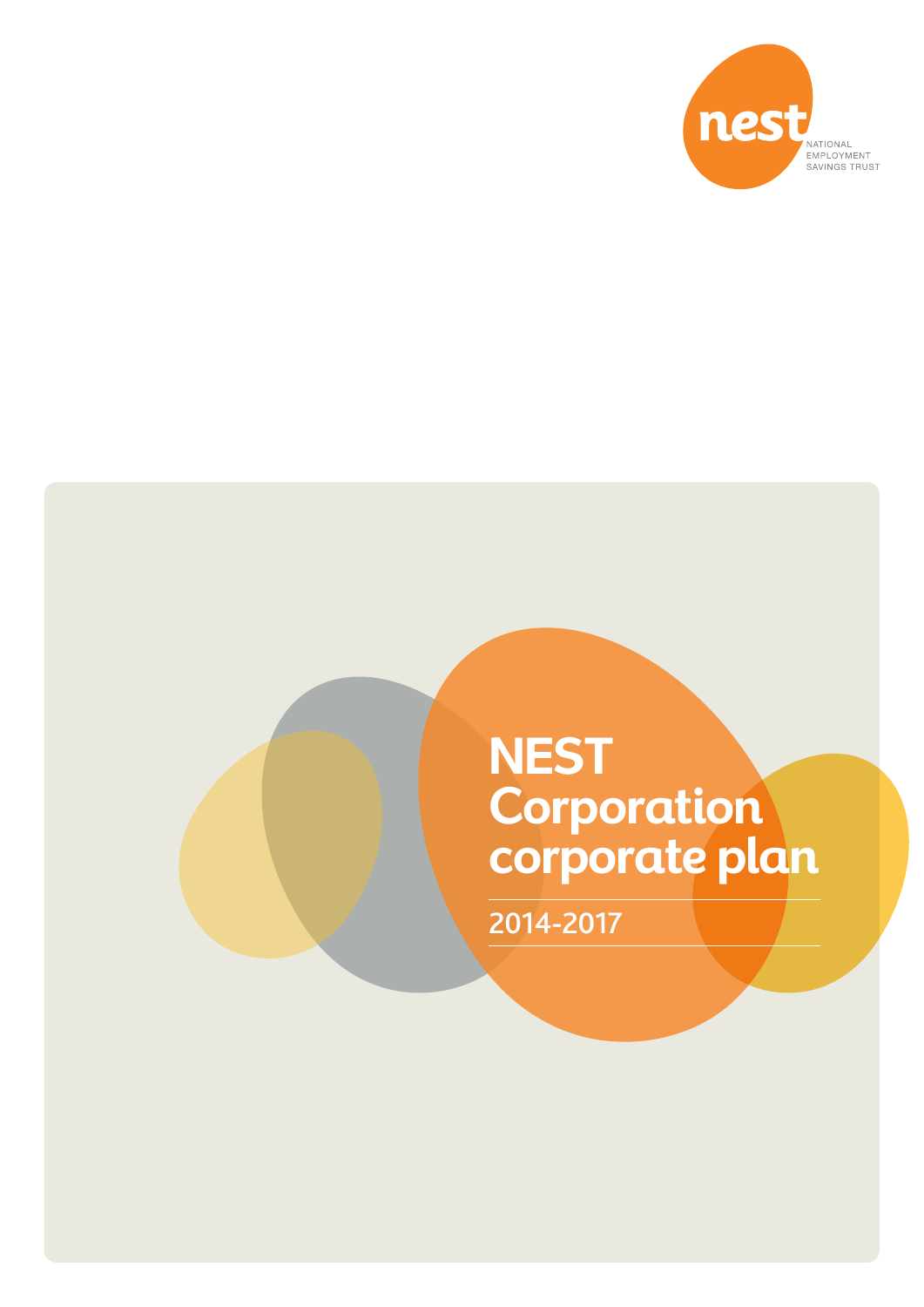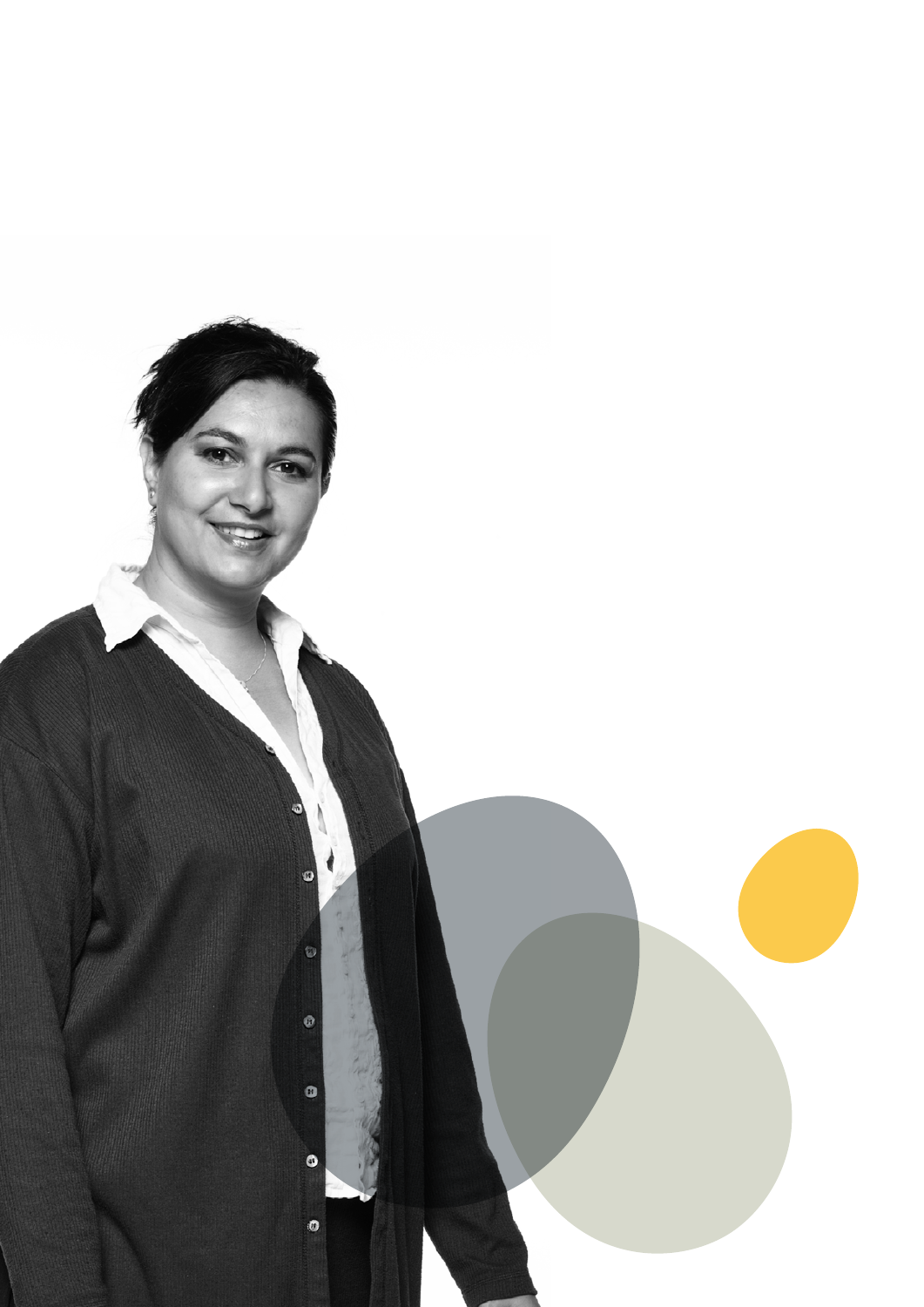# **Contents**

| 0  | <b>Foreword</b><br>page 4>>                                                |
|----|----------------------------------------------------------------------------|
| 02 | <b>About us</b><br>page 5 <sup>&gt;&gt;</sup>                              |
| 03 | What's the purpose of the corporate plan?<br>page $6 \rightarrow$          |
| 04 | What value are we here to deliver?<br>page 7>>                             |
| 05 | Whats changed? The evolution of our priorities for 2014 - 2017<br>page 8>> |
| 06 | Priorities in 2014 - 2017<br>page 10 <sup>&gt;&gt;</sup>                   |
| 07 | Prepare for the challenges and opportunities of 2017<br>page 14>>          |
| 08 | <b>Monitoring success</b><br>page $15$ <sup>&gt;&gt;</sup>                 |
| 09 | How we will deliver our priorities<br>page 17 >>                           |
| 10 | <b>Resource summary</b><br>page 18 <sup>&gt;&gt;</sup>                     |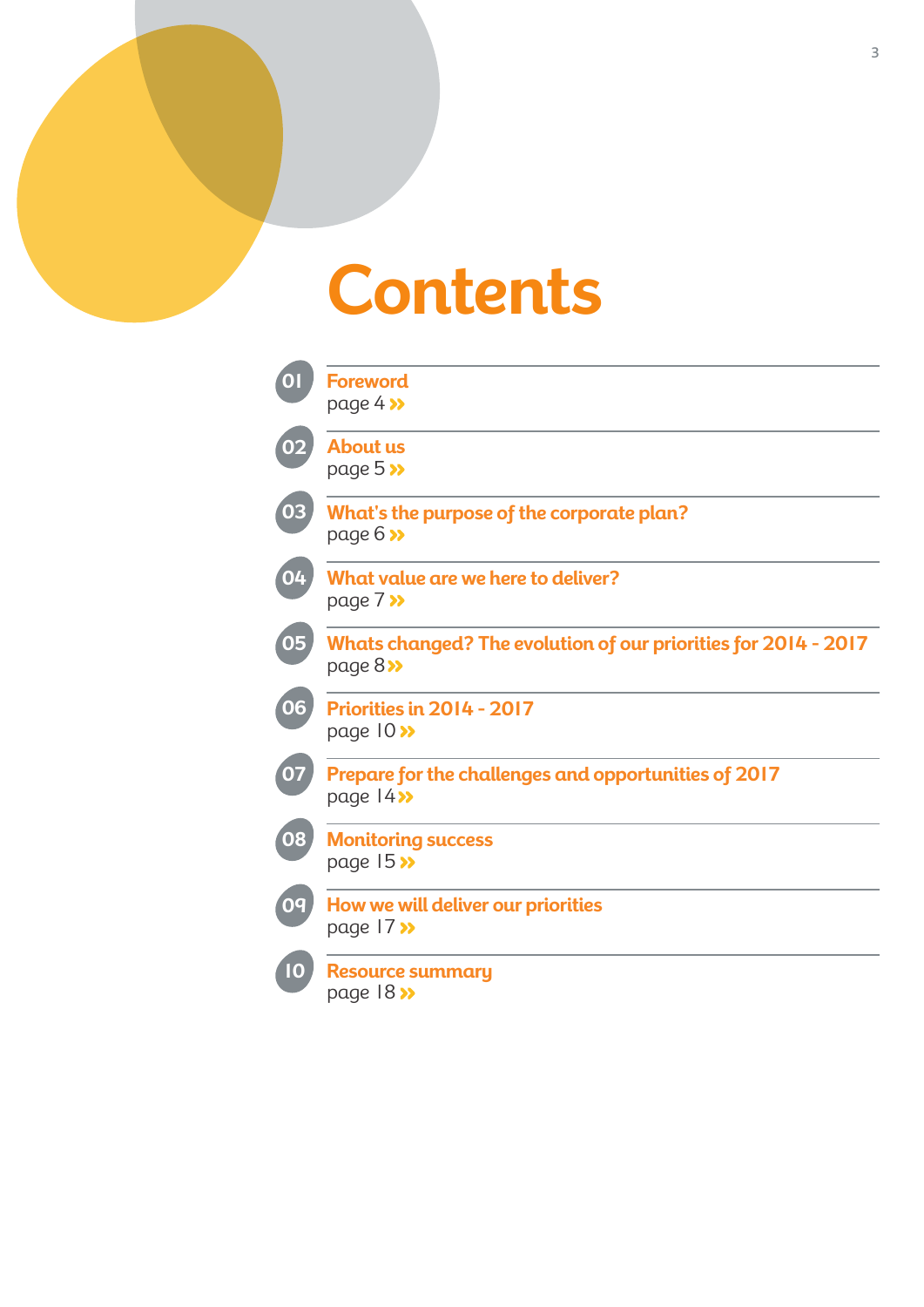



2014/15 will be a significant year in NEST's development: the first year in which we will both be helping to set up large numbers of new employers with the scheme, and serving the month-to-month needs of more than a million existing members.

In 2013/14, we welcomed around 4,700 employers of every size to the scheme, from volunteer employers with just two workers to major corporations with more than 20,000 employees. We have also successfully processed several million contributions from our members.

2014/15 will bring new challenges. We will add far larger numbers of employers to our scheme, and these employers will be smaller with fewer of the specialist staff and resources that larger employers have used to meet the challenges of automatic enrolment.

We will meet this challenge by building a robust, efficient and easy to use online service, as well as helping market intermediaries such as independent financial advisors and accountants support their clients in implementing automatic enrolment. At the same time we are aware that we can only succeed if we are a healthy organisation with a strong culture of compliance and controls implemented by an engaged workforce.

Our fifth corporate plan shows what we need to achieve, and how we intend to achieve it.

The next three years will see contributing toward a pension become a part of everyday life for millions of workers, many of whom will be saving for retirement for the first time. NEST is preparing for the challenge and we're committed to giving all those who use our services the support they need to make automatic enrolment a success.

Lawrence Churchill CBE

Janvenie Churchett

Chair NEST Corporation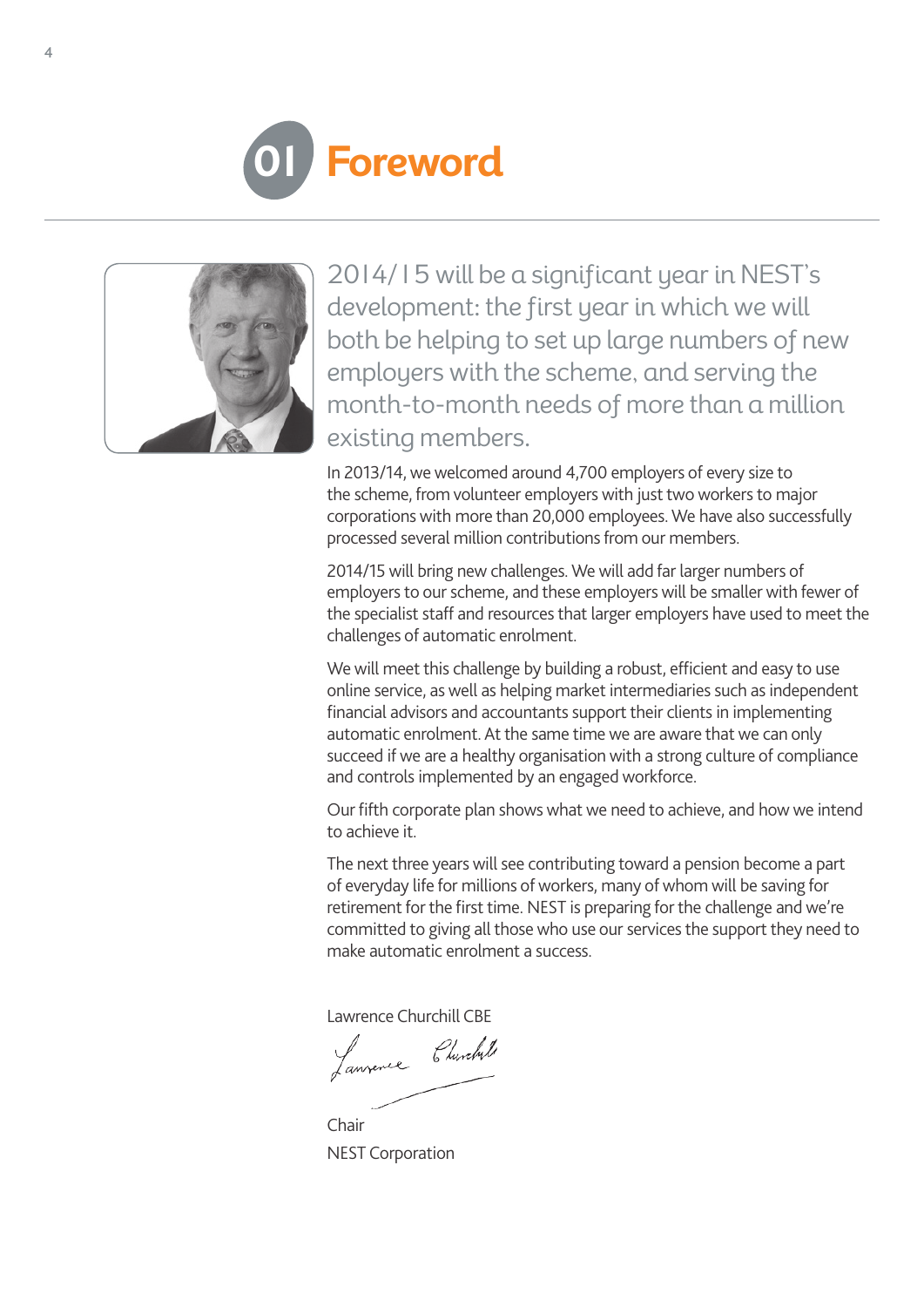

NEST (National Employment Savings Trust) is an occupational pension scheme. It's run as a trust-based scheme on a not-for-profit basis in the interests of its members. NEST Corporation is the Trustee of the NEST pension scheme and currently has a governing body of 12 Trustee Members. The Trustee Members are responsible for taking decisions based on established principles of trust law and for setting the strategic direction and objectives of the organisation.

NEST Corporation was established by statute and is a non-departmental public body. NEST was set up to support the Government's Auto-Enrolment Programme. As employers across the country are required to automaticallyenrol their eligible staff into a qualifying pension scheme, NEST is available for any employer who wishes to use it to meet their auto-enrolment duties. We work with Tata Consultancy Services (TCS) to administer the NEST scheme. TCS has been successfully providing administration services for pension schemes and other financial clients for many years, so has exactly the right mix of technology and experience that we need.

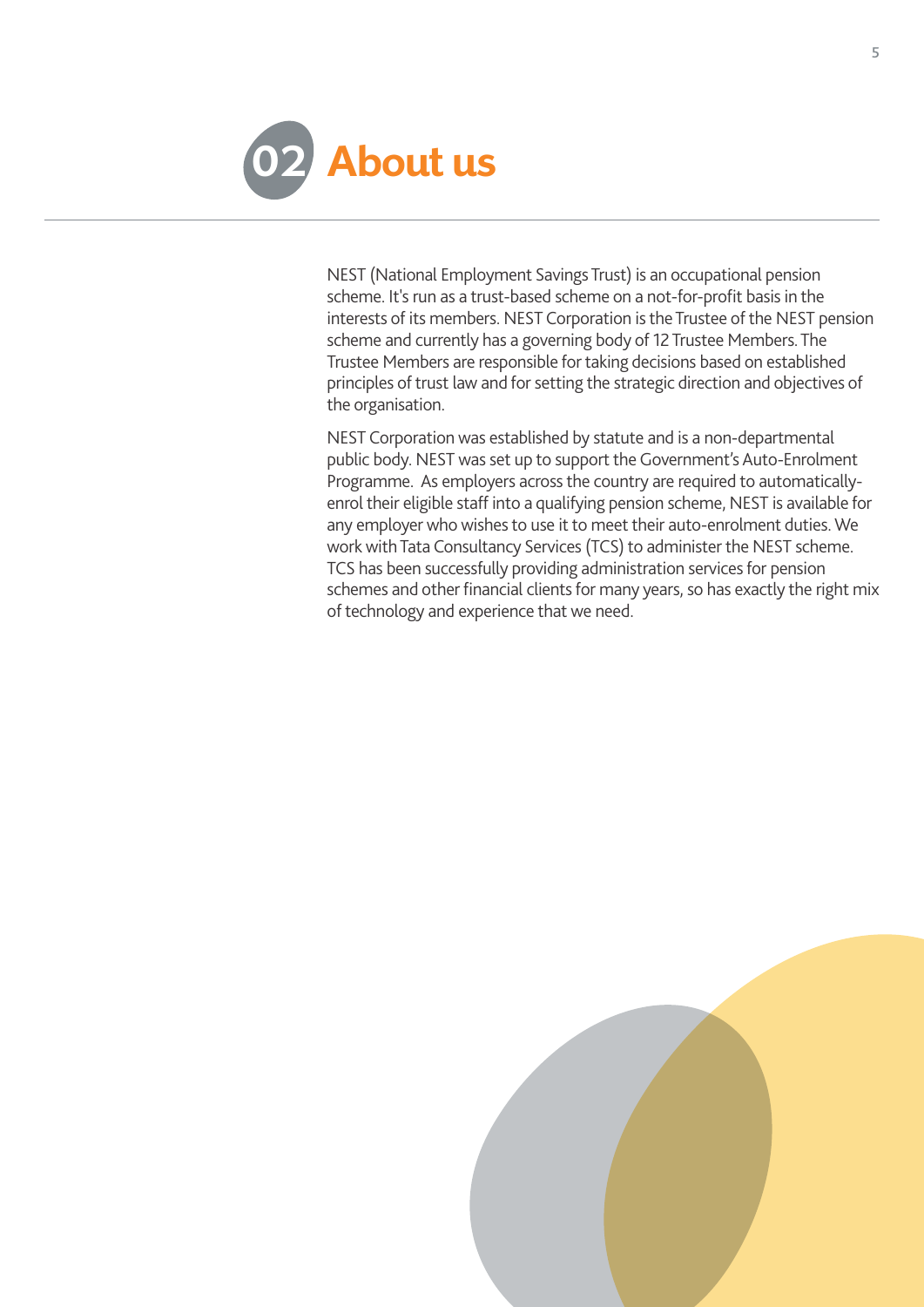# **What's the purpose of the 03 corporate plan?**

This is NEST Corporation's fifth corporate plan. It covers the period from April 2014 to March 2017 and includes details of our business plan for April 2014 to March 2015. The plan identifies those areas where we'll need to be successful if we're to achieve our vision of helping millions to save confidently for their retirement. It sets out the areas of priority we will be focusing on in the financial year 2014/15.

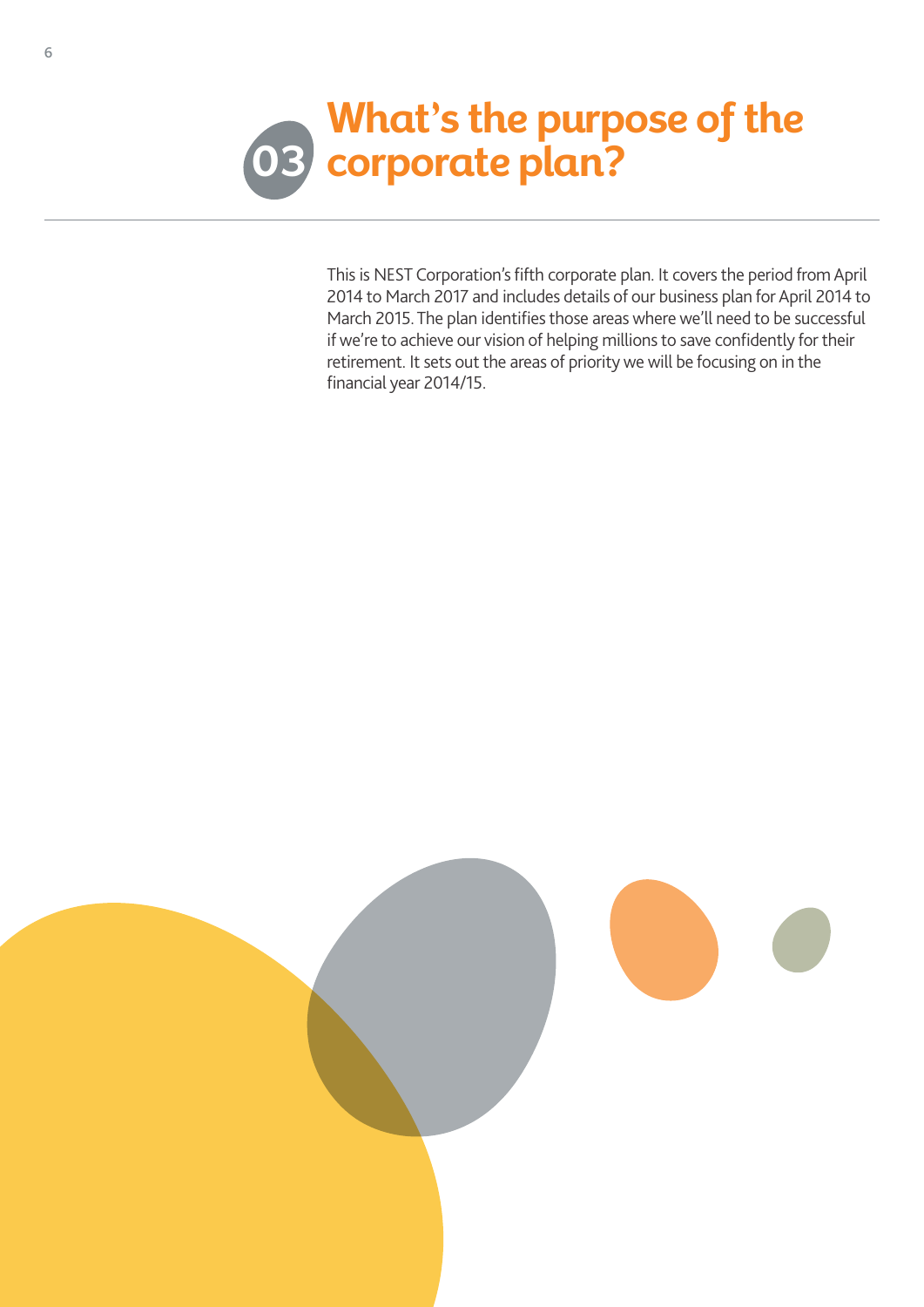# **What value are we here 04 to deliver?**

NEST is a trust-based occupational pension scheme. This means that we administer, safeguard and invest employer and member pension contributions entirely in the members' interest. We're not the only scheme which does this. But we are specifically designed to provide a high-quality, great-value pension scheme for the millions of people not currently saving for their retirement; and who otherwise might not be able to find a provider to save with.

This should, in turn, mean that millions more people will have a better retirement income than if they hadn't saved, and a retirement income is one important component of an overall better retirement. In the long term it's therefore hard to separate the role we play in running a pension scheme with the broader, positive social impacts of this step-change in saving.

But every journey starts with a single step. And we need to start by building a truly robust and sustainable scheme.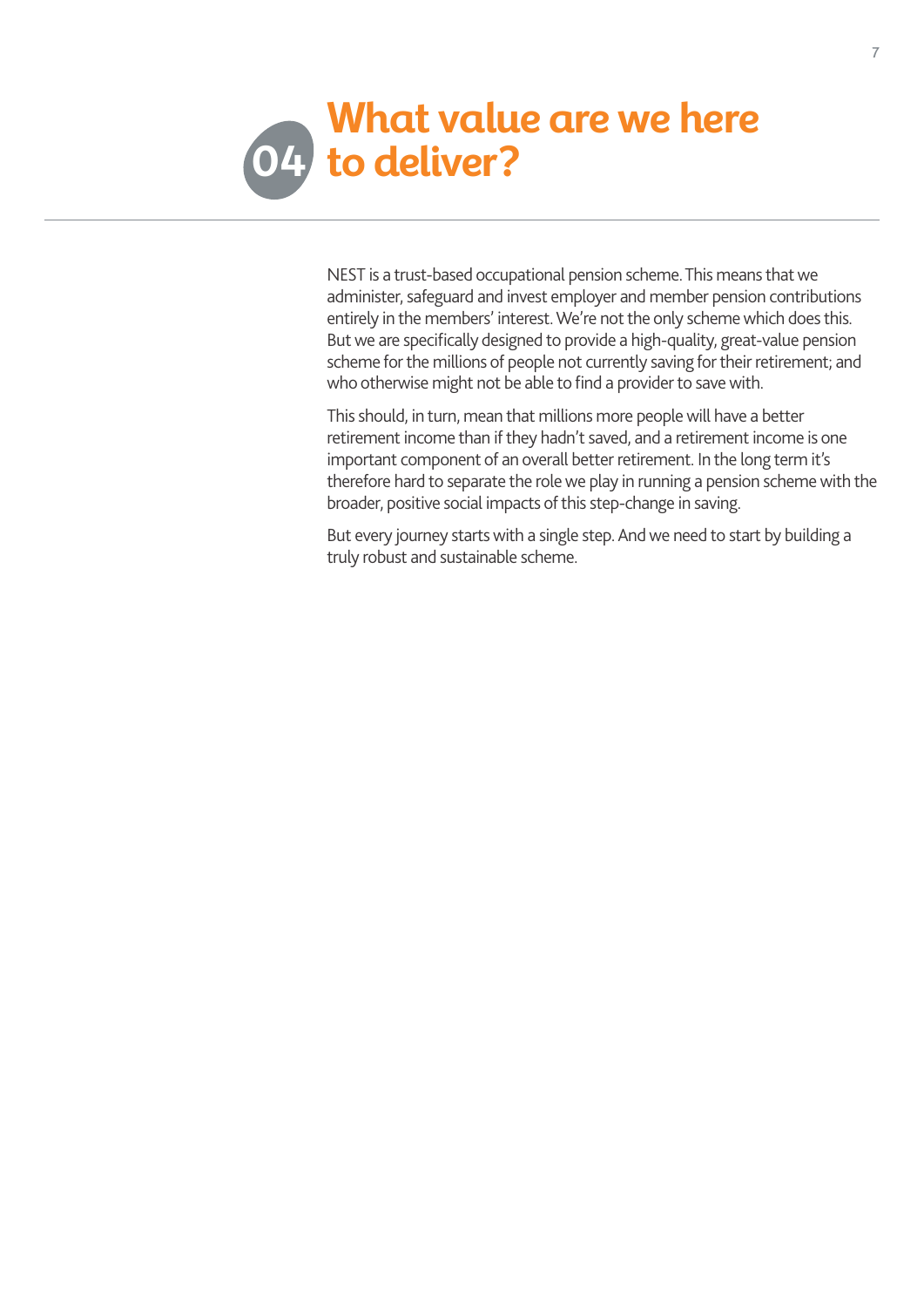## **What's changed? The evolution of our priorities 05 for 2014-2017**

The corporate plans we have published since 2010 could be seen as iterations of the same strategy. We needed to design and build a scheme that worked, build a credible brand in the marketplace and start to work with some of the earliest employers to hit their automatic enrolment staging dates, achieving sufficient take-up to get on a path to being financially self-sustaining. These gave rise to the following objectives:

- Develop and run a high-quality pension scheme that meets the requirements of our customers and our regulatory obligations.
- Attract sufficient take-up and revenues to give us a clear line of sight to a self-funding business model.
- Deliver stable, smooth and sustainable investment returns above inflation after all charges, in line with our investment objectives.
- Maintain consensus among stakeholders that there's a role for a healthy and vibrant NEST within the UK pensions market.
- Develop and maintain a stable and efficient organisation with sufficient skills, knowledge and corporate memory to deliver our other objectives.

These objectives reflected a time in NEST's development where we were really just getting going - automatic enrolment duties only began to affect employers from late 2012.

We have made substantial progress in 2013/14. We are a big, well-known scheme which is up and running and delivering for its members every day. The graph opposite illustrates how we have grown in size since our early days.

Our scale and the ways in which our operating environment has evolved have driven us to re-evaluate our priorities for the remainder of staging. Our priorities for 2014-2017 are listed below. These are the areas we think we need to focus on in order to develop a truly robust and sustainable scheme. We'll discuss each of them in turn, and how we'll know if we're successful in the remainder of this document.

- Develop scalable, efficient and secure operations supported by a product which enables employers to get it right, enabling us to safely manage peaks of demand and to minimise the costs of our operations.
- Build an organisation which is culturally fit for the challenge of delivering the NEST scheme.
- Maintain the ongoing functions of a leading pensions business.
- Prepare for the challenges and opportunities of 2017.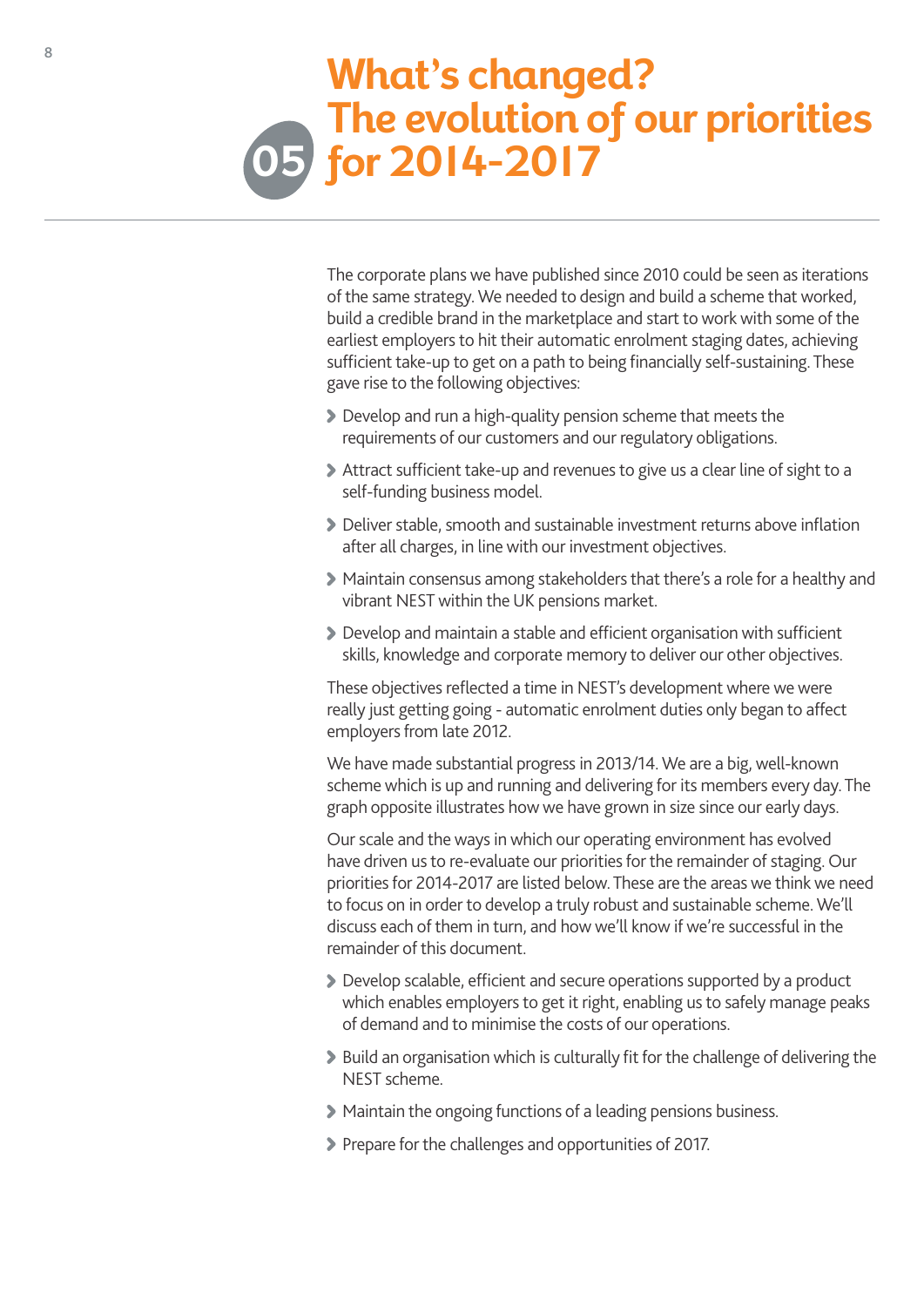

## **Member and employer growth from 2012 to March 2014**

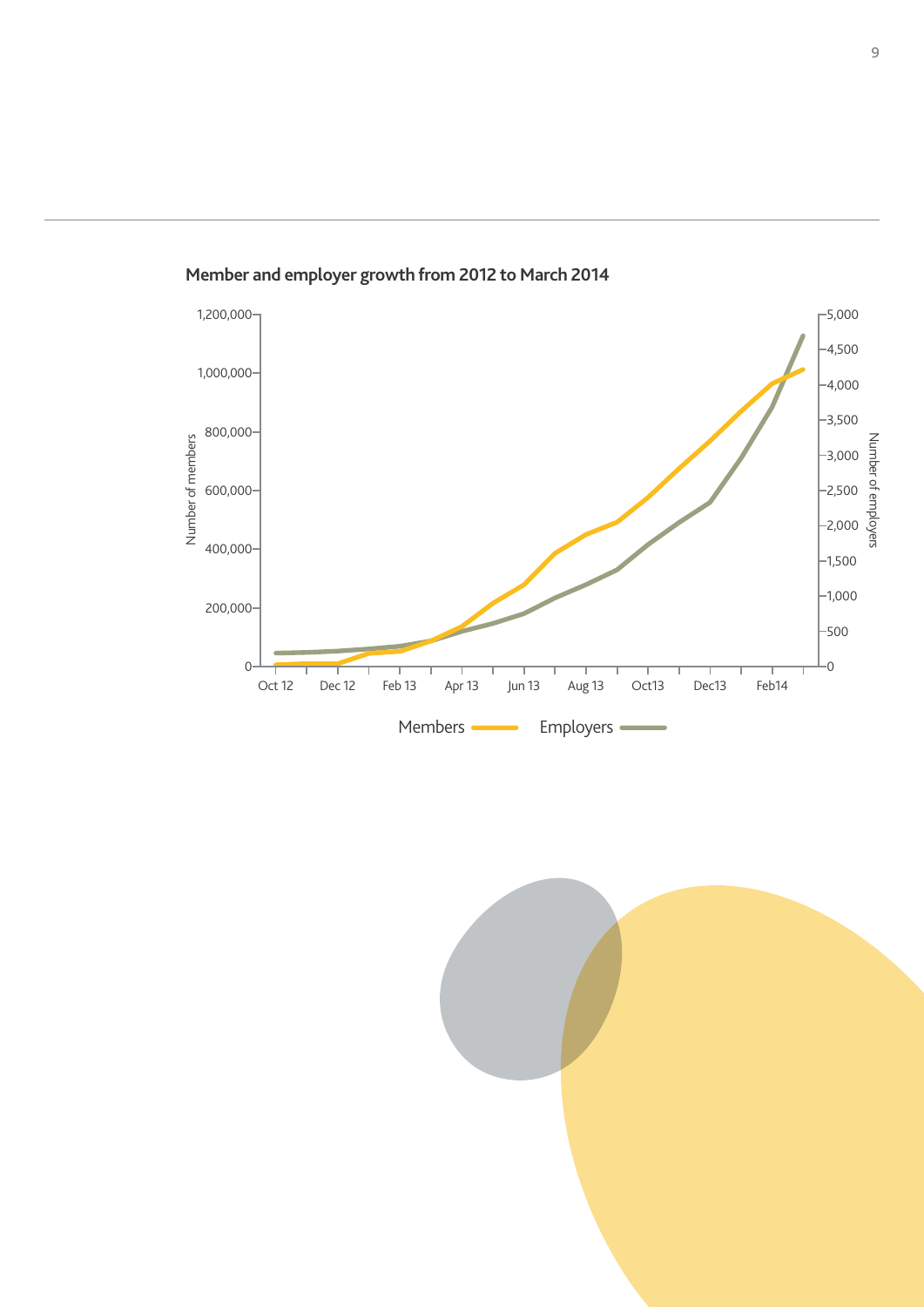# **06 Priorities in 2014 - 2017**

Develop scalable, efficient and secure operations, supported by a product which enables employers to get it right, enabling us to safely manage peaks of demand and to minimise the costs of BAU operations

By March 2014 NEST had helped around 4,700 employers meet their automatic enrolment duties since the onset of employer duties in autumn 2012, and, with our partner TCS, we are already administering the pensions of over one million members.

However, many more employers are forecast to come our way in 2014-17 as they reach their staging date, and the size and nature of these employers is changing. We will need to be absolutely sure that our scheme can grow smoothly to meet these challenges.

Our model is that of a self-serve e-business. We'll need to focus on getting this right by working with TCS to make sure that the infrastructure isn't overloaded, and continuing to improve our online services. Importantly, we must create a service through which employers can set up their scheme with us, make contributions in each pay period, and be reassured that they are doing the right thing, all with minimum intervention from NEST or TCS staff.

We also recognise that lots of employers will be supported by other service providers as they begin to automatically enrol their staff, for example payroll providers, accountants or other intermediaries. So we will also be making sure our service meets the needs of these users by, for example, developing targeted online materials and improving the ways intermediaries can use our product on behalf of employers.

We will do all of this with a view to making sure we can keep operational costs - which ultimately fall to our members - as low as possible in the long term.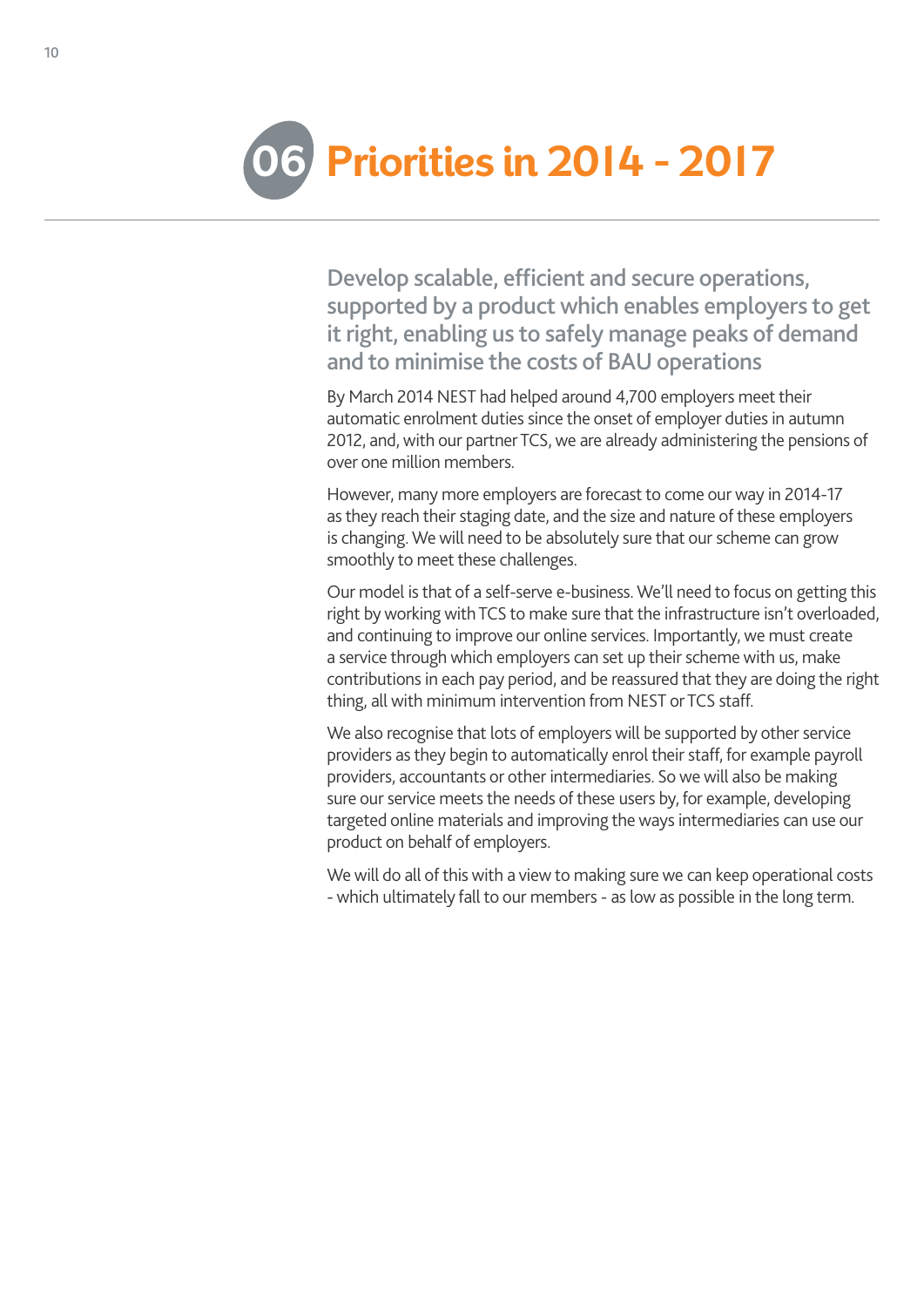## Build an organisation (NEST Corporation) which is culturally fit for the challenge of delivering the NEST scheme

At NEST we are responsible for the security of our customers' money and data. And we are continuing to grow at a pace. Very quickly, this has meant that we are operating beyond the scale of many more 'mature' organisations. This priority reflects how seriously we take the need to make sure that our corporation is culturally as mature as it needs to be, regardless of how new the challenges are.

In practice, this means spending time instilling a robust controls framework in 2014/15. We already have a full set of controls in place but they need to become part of the fabric of how we operate. Specifically, we will make sure our staff are a truly robust 'first line of defence', alive to the scale of their responsibilities. We will also make sure that we have comprehensive and insightful 'second line of defence' compliance monitoring processes that will identify issues and help us continually improve.

Secondly, we need to develop a corporate culture that not only values security and control, but also creates an engaged workforce for the longer term. Engaged staff are a critical part of providing security and control, but no less essential to achieving every other priority that we have. We will work towards high levels of staff engagement through helping our managers become great people managers, supporting staff in their career progression (whether here or elsewhere), improving our internal communications, and by maintaining a fair and honest pay and reward programme.

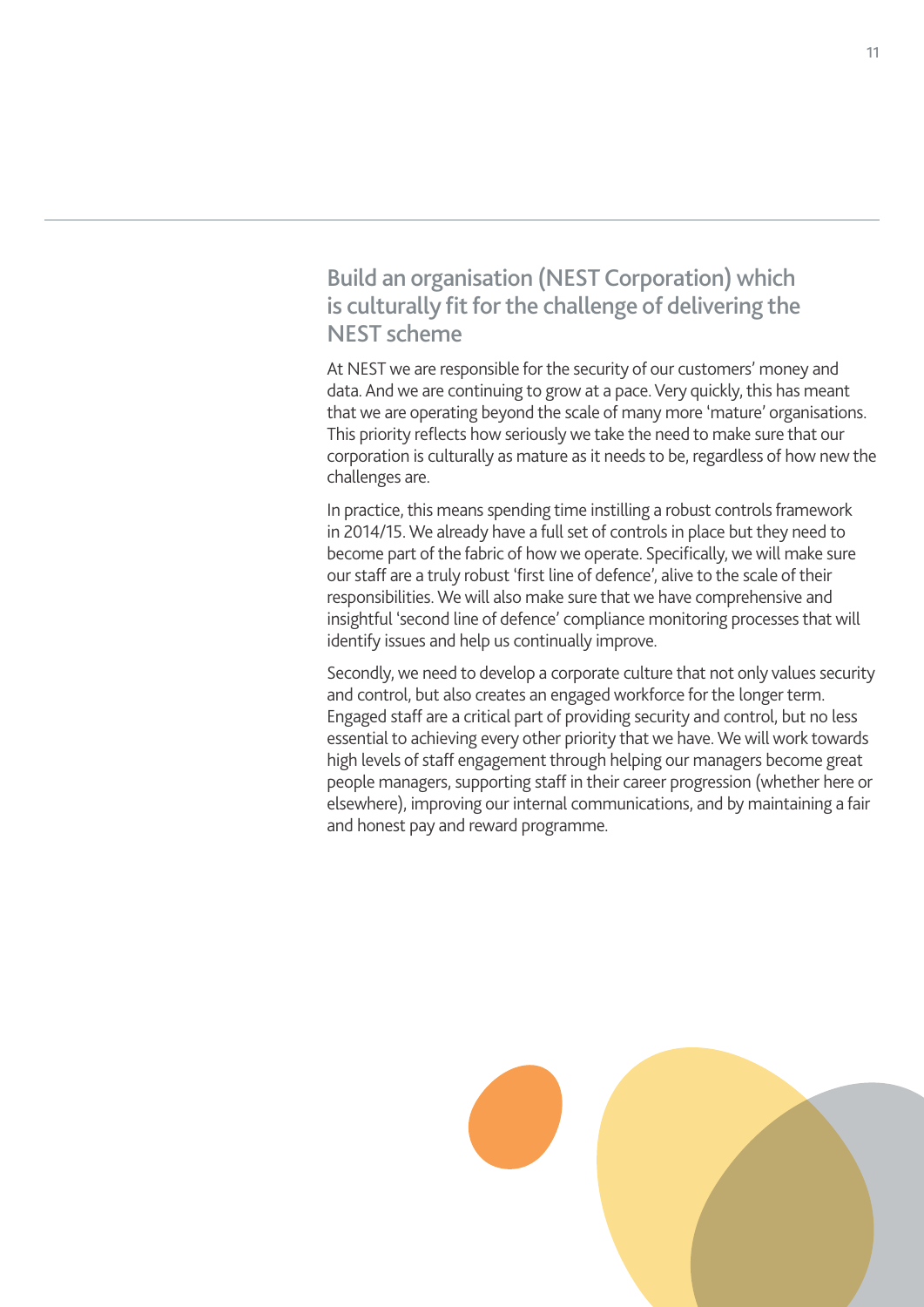### Maintain the ongoing functions of a leading pensions business

Our first two priorities focus our efforts on addressing some big threats to our ability to deliver a value for money pension for our members in a sustainable way. Our third priority recognises that in several key respects we are already an established and successful pension scheme. But we need to keep going, targeting resource to make sure we maintain the things we do well against an ever-changing external environment. These could be labelled our 'Business As Usual' activities, but they are more dynamic than this might imply. Key elements are discussed below.

#### **Delivering a leading investment approach for our members**

NEST has been investing on its members behalf for over two years now. Whilst many of the principles underpinning the original investment approach have remained in place we have continued to refine the delivery of our strategy and sought to drive greater efficiency in the way we invest. We have led the UK market in the implementation of single year target date funds in a pension product, and our member-centric research-led approach drove the development of our investment return objectives and the amount of risk we are prepared to take to meet those objectives. Maintaining this aspect of our product requires that we continually monitor and assess global risks and opportunities; and invest with the objective of capturing global growth to deliver steady and sustainable returns for all of our members.

We've set clear risk budgets for our retirement funds to help us consistently deliver our investment objective of returns in excess of inflation over an economic cycle. For example, for the Foundation and Growth phases of saving within the NEST Retirement Date Funds and for most of our fund choices, we'll actively manage the risk our portfolios are exposed to and report quarterly on their performance. By managing within these risk budgets we're likely to deliver on our additional investment objectives to reduce short-term volatility and extreme downside risk. For members close to retirement and for members in the NEST Pre-retirement Fund and NEST Lower Growth Fund our objectives are to manage conversion risk in accordance with how our members want to take their incomes in retirement, and provide capital protection.

Beyond this we continue to seek out opportunities to refine and improve the execution of our investment approach. In 2013/14 we've further developed our ability to access specific asset classes through the addition of a direct UK commercial property fund and listed global real estate fund. This takes the number of building block funds used to construct the NEST Retirement Funds from five when we started in 2011 to 10 now, allowing us to provide a more sophisticated approach to risk management for all of our members. We will continue to look at adding other asset classes that will help us lower costs and increase returns within our risk budget.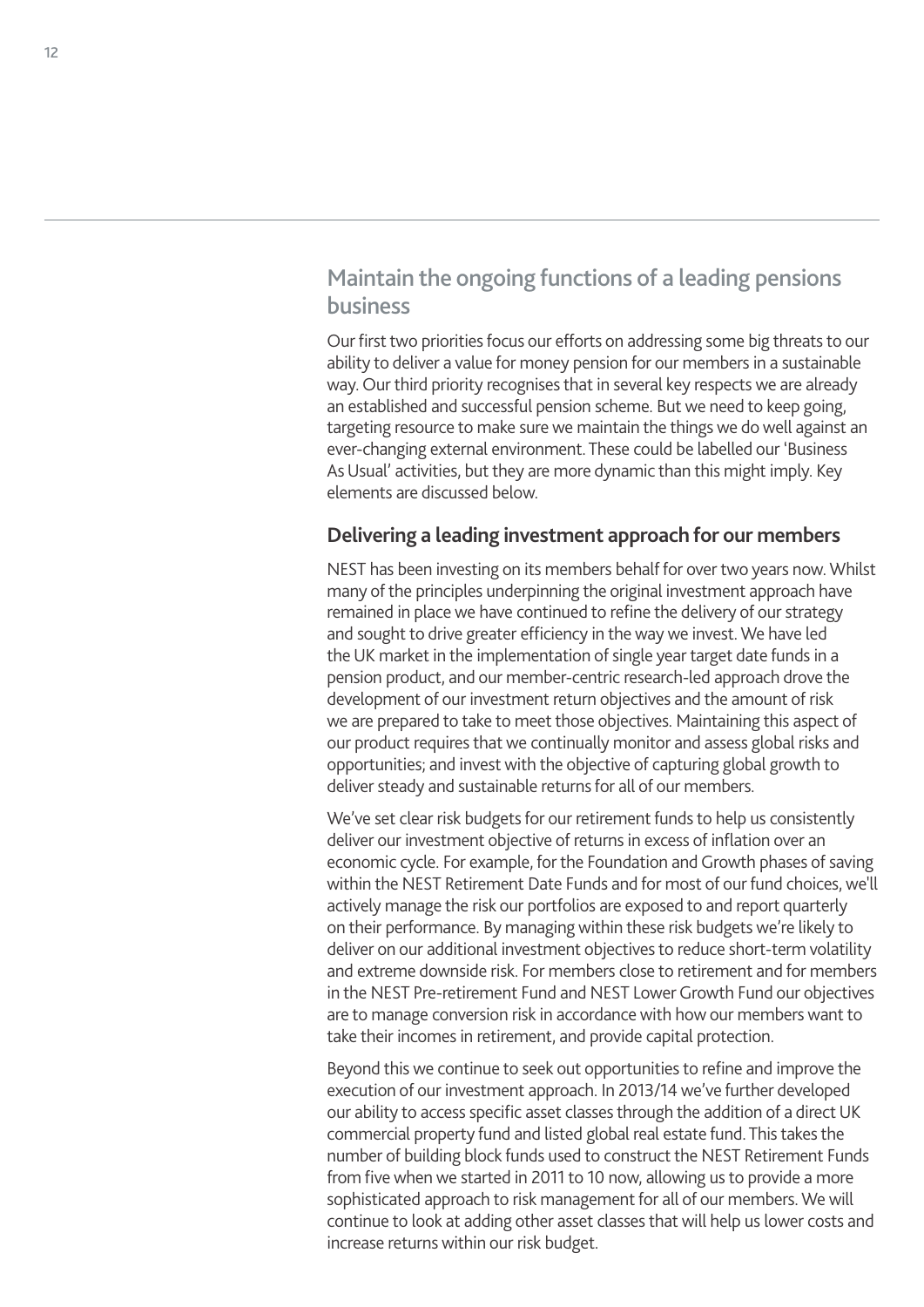Additionally, like other pension providers, NEST has been affected by the 2014 Budget's changes to legislation regarding pensions. In particular, we are examining what the Budget changes will mean for likely member behaviour when it comes to accessing their savings and how we can provide greater flexibility, choice and guidance that meet the needs of all our members. NEST will be looking to design efficient, value for money and innovative solutions to meet the new opportunities the Budget announcement has provided for Defined Contribution savers.

#### **Maintain a compliant scheme**

The external environment is not static and neither are the regulatory requirements we need to meet. It's therefore important that we continue to recognise the need to remain compliant - especially since in some cases this impacts the operations of our scheme and therefore interacts with our focus on delivering a fully stable and scalable product and service.

This objective anticipates a need to deliver some changes to remain compliant - both to our scheme and to activities in the corporation. For example, the regulatory framework around Defined Contribution schemes continues to evolve, creating new reporting and assurance requirements which we commit to meet.

At the same time we will maintain our high-quality approach to risk management by keeping our frameworks up and running, but also by improving in line with industry best practice.

#### **Maintain our voice and our brand**

Our focus on delivering in members' interests is at the core of our brand. Our brand values - transparency, ease and empowerment - define the platform we need to build if we are going to be able to deliver the best possible pension for our members in retirement in a sustainable way.

Living these values - and earning them - takes work. We will continue to exert our voice in relevant policy debates, make evidence-based contributions to policy makers, and share our experiences with the wider market to help develop best practice around the delivery of value-for-money pension schemes.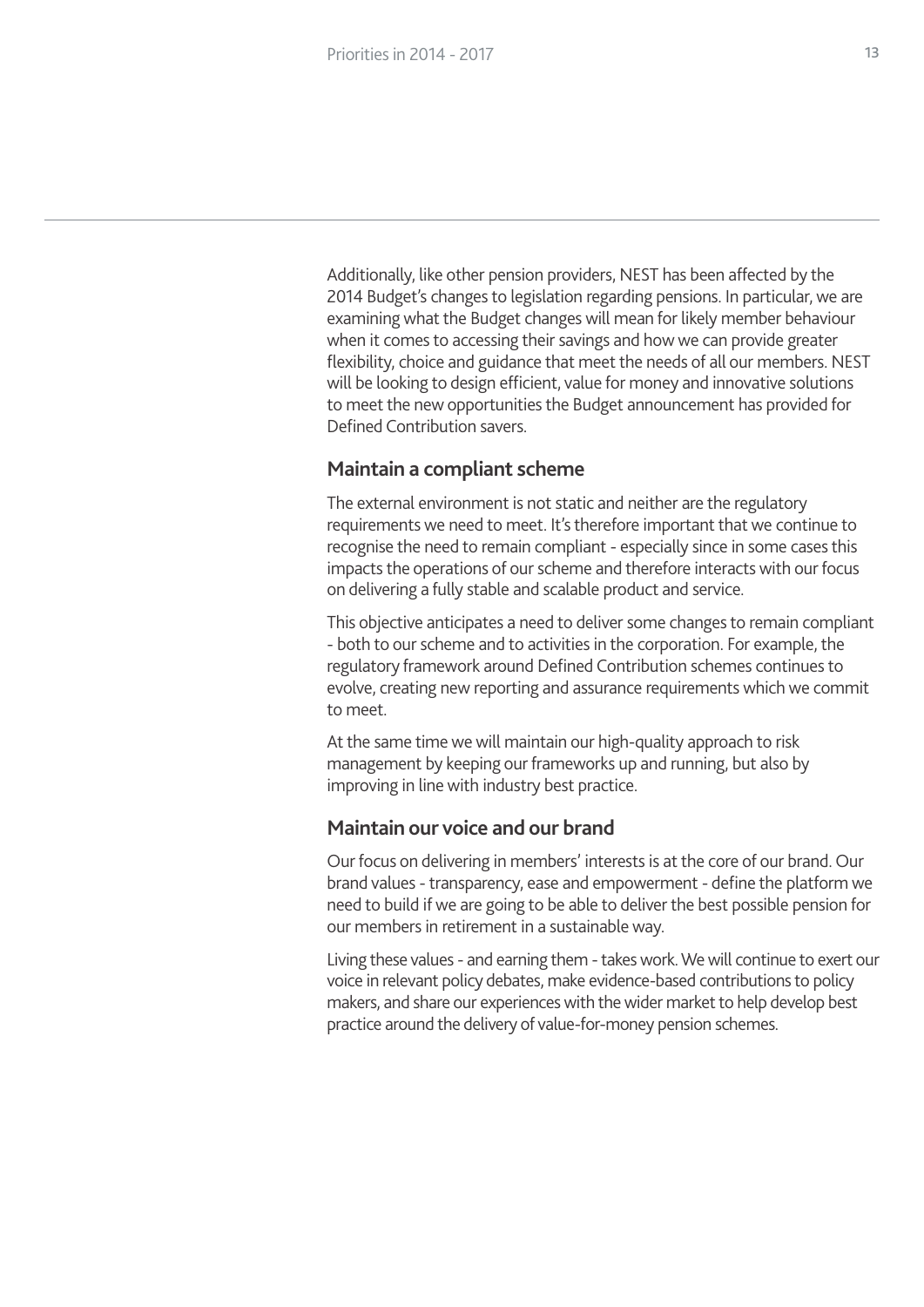## **07 Prepare for the challenges and opportunities of 2017**

Our first three areas of focus relate to immediate, pre-2017 business needs. But we also need to start, with a responsible use of resource, preparing for a post-2017 landscape. At the end of staging the challenges for NEST start to look different.

In July 2013 the Government committed to remove two restrictions which are in place on the NEST scheme. The current restrictions on individual transfers of pension pots into and out of the scheme will be lifted in line with the implementation of the Government's new automatic transfers regime<sup>1</sup>, and the contribution cap<sup>2</sup> will be lifted in April 2017. This creates a different landscape for NEST. On a practical level, we'll need to make sure that we are ready to start accepting transfers in and out of the scheme. More broadly, we need to ensure that we can continue to offer a great service to members and employers in this new post-restriction landscape.

1 The Pensions Act 2014 and subsequent secondary legislation will introduce a "pot follows member model" for Automatic Transfers, where an individual's small pension pot will move as they change employment or scheme and be consolidated into their pension pot with their new employer.

<sup>2</sup> In 2014/15, NEST members cannot contribute more than  $E4,600$  per annum into the NEST scheme and other than in some limited circumstances (such as reaching age 55) NEST members currently cannot transfer a pension pot into or out of NEST.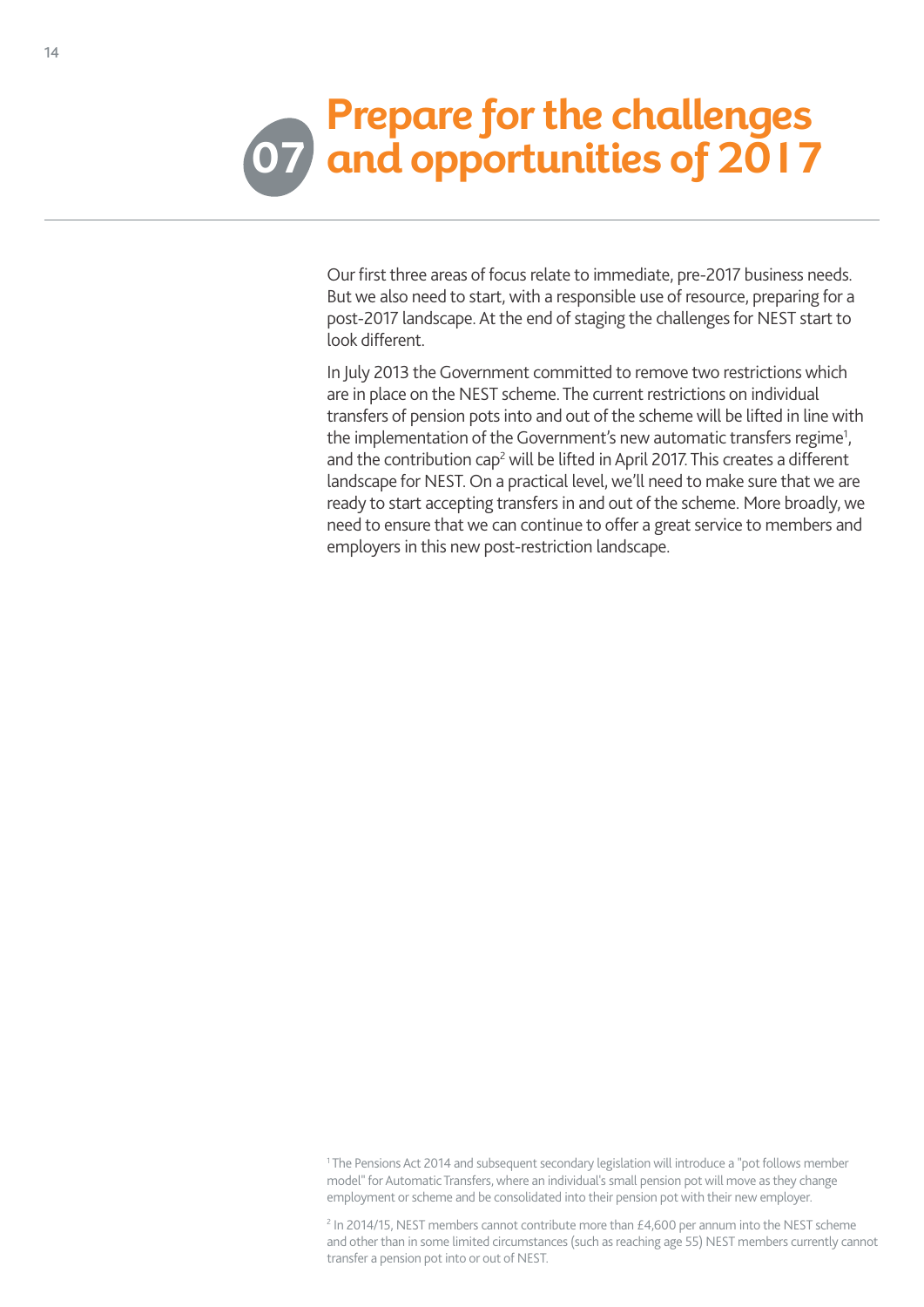# **08 Monitoring success**

The following table summarises what our revised priorities mean for our activities over the next year and sets out some examples of the indicators we will monitor. Not all of these lend themselves to quantification, but they paint a picture of the information we will use to understand our progress and the challenges we face. Crucially, these objectives define what we think we need to focus on in order to deliver a truly robust and sustainable scheme. Being on the right trajectory to be financially self-sustaining is an important part of this, so we will consider these measures alongside an overarching focus on our costs, our revenues and the numbers of employers and members whose needs we are meeting.

| <b>Strategic priority 1</b>                                                                                                                                                                                                                 | Actions we will undertake                                                                                                                                                                                                                                                                                                                                                                                                                                       | What we will monitor                                                                                                                                                                                                                                                                                                                                                                                                                                     |
|---------------------------------------------------------------------------------------------------------------------------------------------------------------------------------------------------------------------------------------------|-----------------------------------------------------------------------------------------------------------------------------------------------------------------------------------------------------------------------------------------------------------------------------------------------------------------------------------------------------------------------------------------------------------------------------------------------------------------|----------------------------------------------------------------------------------------------------------------------------------------------------------------------------------------------------------------------------------------------------------------------------------------------------------------------------------------------------------------------------------------------------------------------------------------------------------|
| Develop scalable, efficient and<br>secure operations supported<br>by a self-service model which<br>enables employers to get it<br>right, enabling us to safely<br>manage peaks of demand and<br>to minimise the costs of BAU<br>operations. | Continue to develop our product<br>to provide an easy-to-use, self-<br>serve experience for employers,<br>both as they set up the scheme,<br>and on an ongoing basis.<br>Work with market<br>intermediaries to ensure that<br>they have the support and<br>training that they need to<br>support smaller employers.<br>Work with our administrator,<br>TCS, to make sure we deliver<br>change which supports the<br>stability and scalability of the<br>scheme. | Performance against our expectations of the<br>service, including:<br>- website availability, and contact centre<br>availability<br>- speed with which we answer calls to the<br>contact centre.<br>The queries our members and employers ring<br>us with, and the amount of time it takes us to<br>deal with them.<br>The nature of complaints and the time taken<br>to deal with them.<br>Indications of scheme efficiency - including<br>error rates. |

| <b>Strategic priority 2</b>                                                                          | Actions we will undertake                                                                                                       | What we will monitor                                                                                                                                                                                                                                                                                                                                          |
|------------------------------------------------------------------------------------------------------|---------------------------------------------------------------------------------------------------------------------------------|---------------------------------------------------------------------------------------------------------------------------------------------------------------------------------------------------------------------------------------------------------------------------------------------------------------------------------------------------------------|
| Build an organisation which is<br>culturally fit for the challenge of<br>delivering the NEST scheme. | Further embed a robust control<br>framework.<br>Undertake a programme of work<br>to nurture high levels of staff<br>engagement. | Evidence of how well our financial and<br>information security policies and processes<br>are working.<br>Our progress against our audit actions.<br>Indictors of our staff engagement, including<br>our annual staff survey and the reasons our<br>people give for leaving.<br>Staff diversity.<br>Our progress towards Investors In People<br>accreditation. |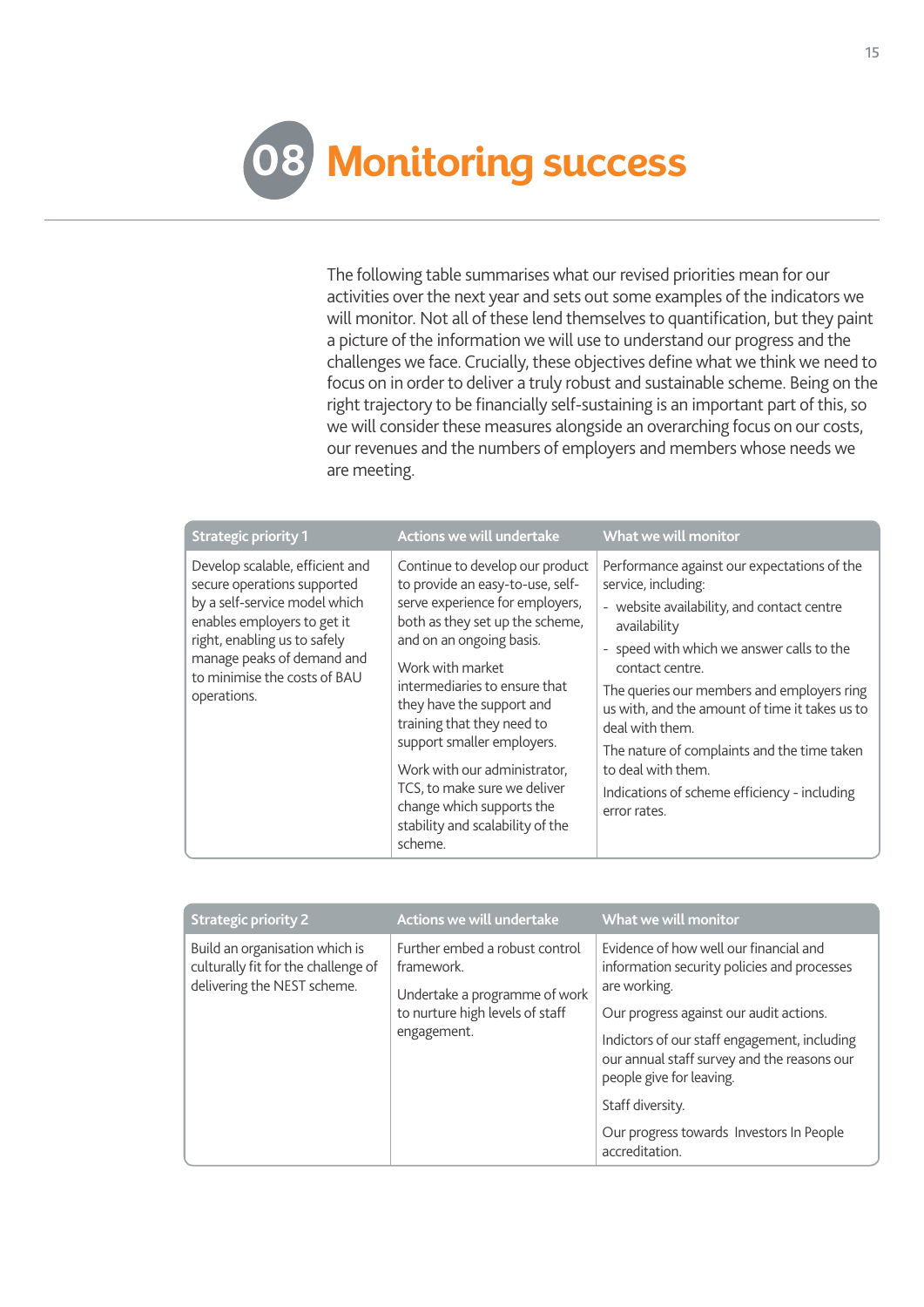| <b>Strategic priority 3</b>                                       | <b>Actions we will undertake</b>                                                                                                                                                                                                                               | What we will monitor                                                                                                                                                                                                                                                                                           |
|-------------------------------------------------------------------|----------------------------------------------------------------------------------------------------------------------------------------------------------------------------------------------------------------------------------------------------------------|----------------------------------------------------------------------------------------------------------------------------------------------------------------------------------------------------------------------------------------------------------------------------------------------------------------|
| Maintain the ongoing functions<br>of a leading pensions business. | Continue to maintain and<br>evolve our investment approach,<br>investing NEST retirement funds<br>according their risk budgets and<br>relevant ethical principles.                                                                                             | Investment performance.<br>Making sure our funds are run in line with<br>our investment principles, including our<br>responsible investment policy.<br>The results of a NEST consultation on how<br>we should evolve the scheme in light of the<br>2014 Budget changes offering savers greater<br>flexibility. |
|                                                                   | Maintain a compliant scheme.                                                                                                                                                                                                                                   | Compliance with relevant regulations and<br>other legal requirements and codes of<br>conduct.                                                                                                                                                                                                                  |
|                                                                   | Maintain our brand and our<br>voice by:<br>- continuing to engage<br>constructively in external<br>policy debates, and with<br>stakeholders across the<br>industry<br>- developing and delivering<br>insight into our members and<br>the employers who use us. | Our assessment of how employers, members,<br>media organisations and other stakeholders<br>view NFST.<br>Strong, co-operative and constructive<br>relationships with other stakeholders involved<br>with pensions and automatic enrolment.                                                                     |

| <b>Strategic priority 4</b>                              | Actions we will undertake                                                                                                                                                    | What we will monitor                                                                                                                                                 |
|----------------------------------------------------------|------------------------------------------------------------------------------------------------------------------------------------------------------------------------------|----------------------------------------------------------------------------------------------------------------------------------------------------------------------|
| Prepare for the challenges and<br>opportunities of 2017. | Assess and understand the<br>challenges and opportunities<br>presented by 2017; take early<br>steps to prepare for the lifting<br>of restrictions and the end of<br>staging. | The volume of employers and members using<br>the NEST scheme.<br>Our overall financial performance.<br>Our operational readiness for the lifting of<br>restrictions. |

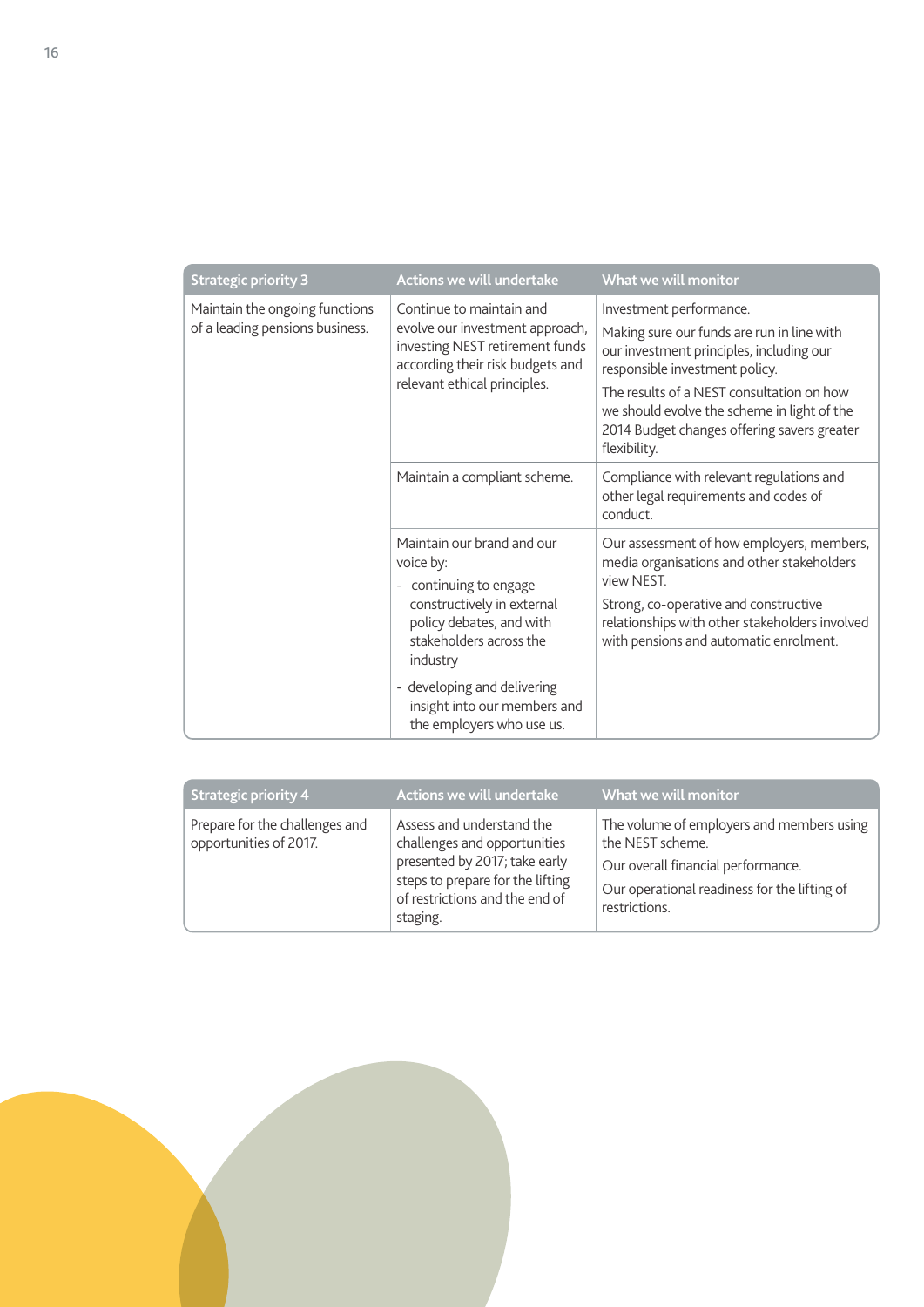## **How we will deliver 09 our priorities**

So far in our plan we have talked about what we want to achieve, why we want to achieve it, and how we are going to monitor our progress in achieving it.

But how we achieve our goals matters as much to us as what we achieve. This section talks about our values and our code, which underpin the culture we need to build to be successful.

In 2013/14 we devised and implemented the NEST code. This complements the NEST value statements of:

- 1. We know why we're here
- 2.We believe in the value of what we do
- 3.We care about delivering
- 4.We know we can only be successful by working together and with others

#### **NEST code**

Our code of conduct goes further than the requirements placed on us by law and regulatory compliance. It clearly outlines the ethical principles that help define who we are and what we're about as employees of NEST. This code applies to all NEST employees, secondees and interims, at all levels of seniority. Our code is:

- > Do the right thing.
- Don't walk by.
- **Learn from our mistakes**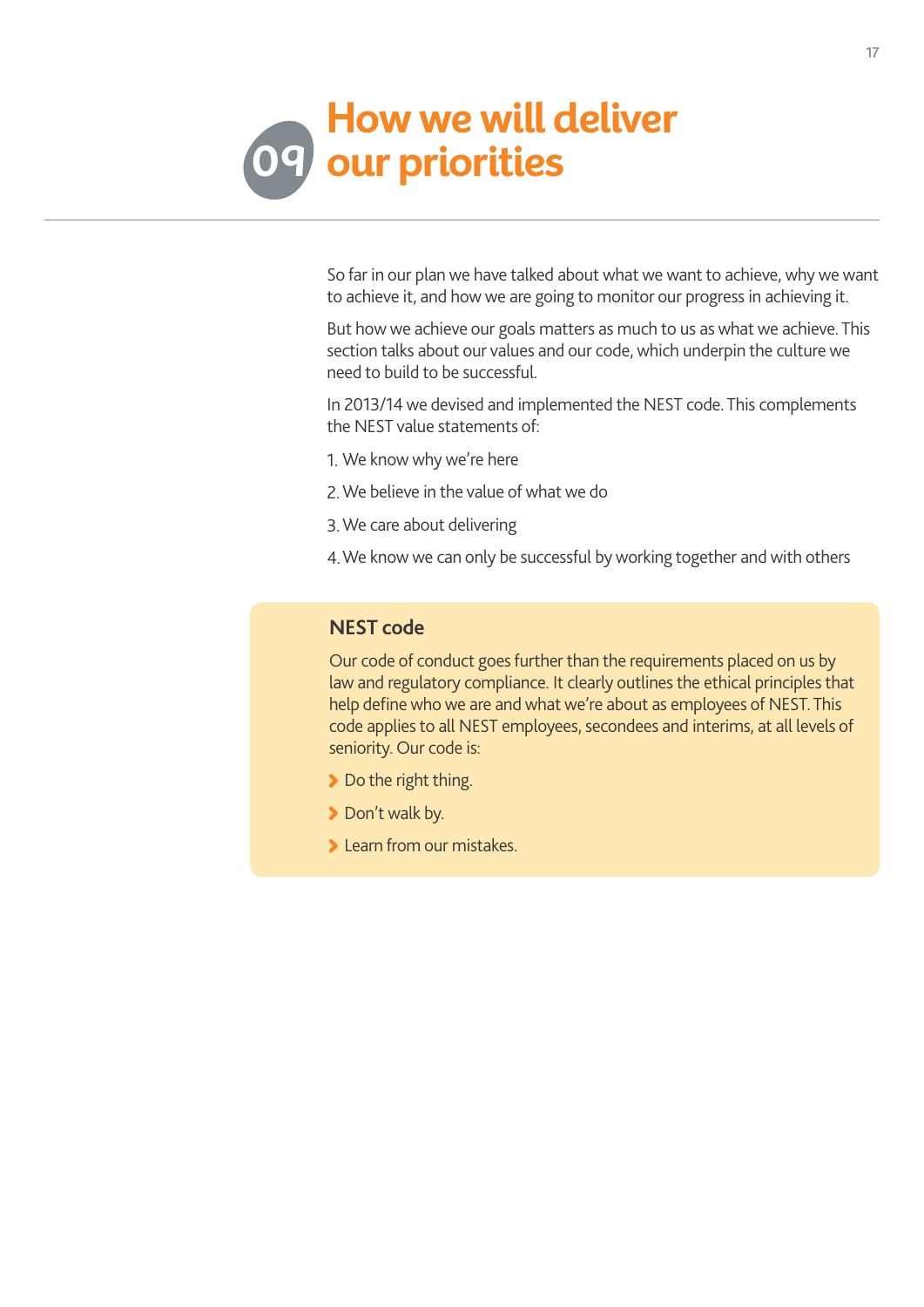### Funding

While we work to deliver our strategic objectives, it's essential to keep a clear line of sight between our spending and the interests of our members. When we spend money in pursuit of these objectives we must do so prudently, and recognise that our costs are ultimately borne by scheme members.

The following section provides information on the resources required to deliver business activities for 2014/15, as well as information on resource planning for the period April 2015 to March 2017.

### Financial resources

The key elements of the financial plan are set out below.

|                                                                                                                        | <b>Figures from</b><br>2013/14<br>corporate<br>plan<br>E(m) | 2013/14<br>provisional<br>outturn<br>(subject to<br>audit)<br>E(m) | 2014/15<br>plans<br>E(m) | 2015/16<br>plans<br>E(m) | 2016/17<br>plans<br>E(m) |
|------------------------------------------------------------------------------------------------------------------------|-------------------------------------------------------------|--------------------------------------------------------------------|--------------------------|--------------------------|--------------------------|
| Expenditure                                                                                                            |                                                             |                                                                    |                          |                          |                          |
| Scheme administration including change<br>requests, fund administration, fund<br>management and The Pensions Regulator | 23.3                                                        | 23.4                                                               | 35.6                     | 34.2                     | 51.6                     |
| levy                                                                                                                   |                                                             |                                                                    |                          |                          |                          |
| Costs of running NEST Corporation                                                                                      | 37.3                                                        | 35.1                                                               | 34.5                     | 33.0                     | 34.1                     |
| Depreciation                                                                                                           | 10.9                                                        | 11.5                                                               | 12.4                     | 12.4                     | 12.4                     |
| Interest on loans                                                                                                      | 17.3                                                        | 17.2                                                               | 22.1                     | 27.2                     | 33.2                     |
| Resource expenditure                                                                                                   | 88.8                                                        | 87.2                                                               | 104.5                    | 106.8                    | 131.3                    |
| Income                                                                                                                 |                                                             |                                                                    |                          |                          |                          |
| Income from member charges                                                                                             | 2.4                                                         | 1.9                                                                | 7.0                      | 11.3                     | 17.3                     |
| Grant in respect of public service obligation                                                                          | 9.8                                                         | 10.0                                                               | 12.5                     | 14.0                     | 16.6                     |
| Grant-in-aid for non-chargeable expenditure                                                                            | 0.8                                                         | 0.6                                                                | 0.6                      | 0.6                      | 0.6                      |
| <b>Total income</b>                                                                                                    | 13.1                                                        | 12.5                                                               | 20.1                     | 25.9                     | 34.5                     |
| Total comprehensive expenditure for the year                                                                           | 75.8                                                        | 74.6                                                               | 84.4                     | 80.9                     | 96.5                     |
| Capital expenditure                                                                                                    | 8.5                                                         | 9.2                                                                | 11.8                     | 10.2                     | 8.1                      |

\*Generally scheme administration costs will grow as the scheme grows, however you will see from the table above that we anticipate a reduction in scheme administration costs in 2015/16. This is due to the fact that at the point we achieve a particular number of members, the charging mechanism in the scheme administration contract changes from a minimum charge to a per member charge meaning that the overall cost per member reduces.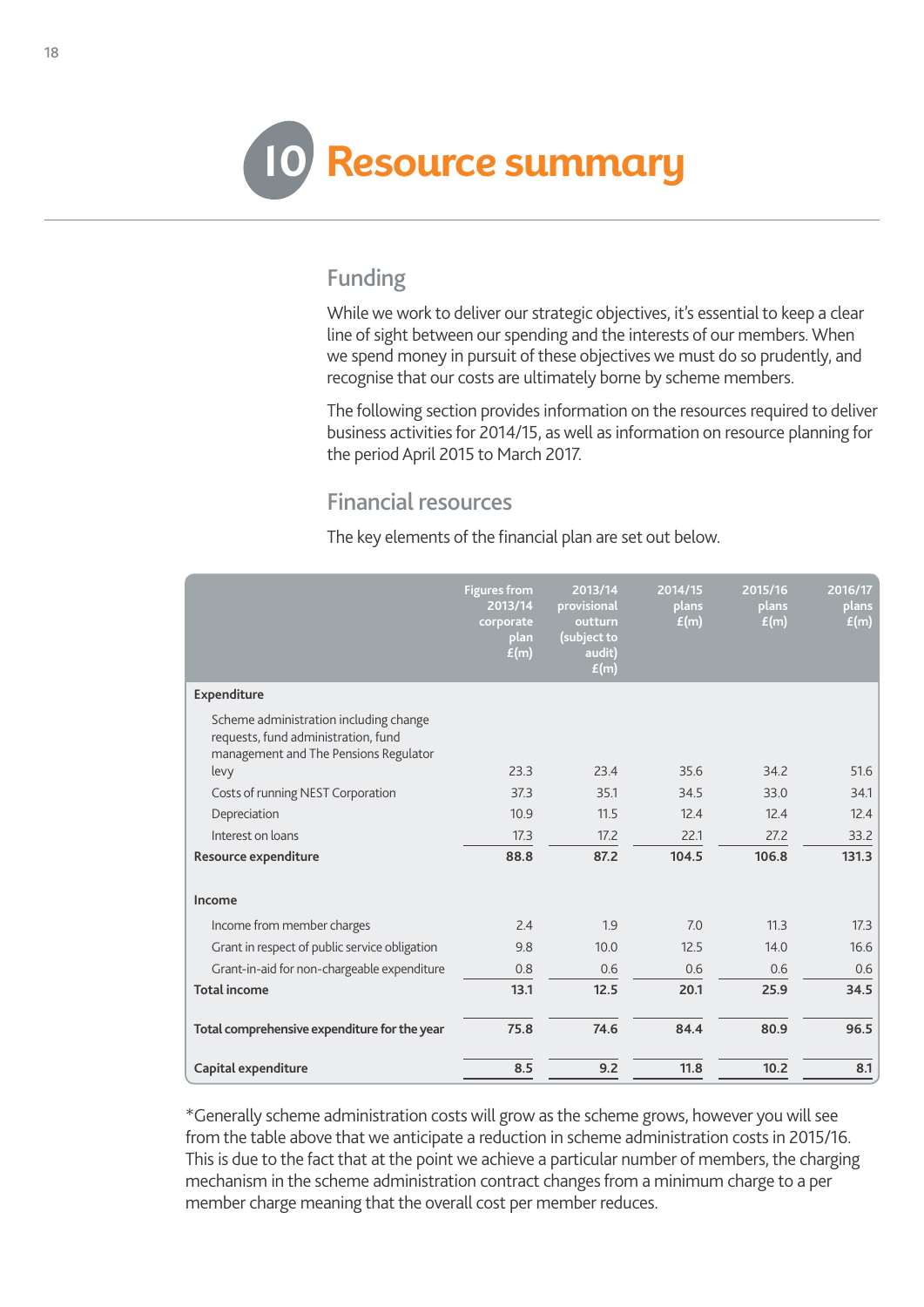#### Analysis

Total comprehensive expenditure for 2013/14 was broadly in line with expectations although within this there were a number of smaller variances. Spend on running NEST Corporation was c£2m lower than budgeted - this was primarily driven by lower than anticipated costs in relocating offices and a continuous drive to minimise costs. Actual revenue was £0.5m lower than anticipated due to actual contribution rates being lower than those anticipated in the original budget.

Total comprehensive expenditure for 2014/15 is expected to be £84.4m. The increase from 2013/14 is primarily driven by increased operational costs as the scheme grows.